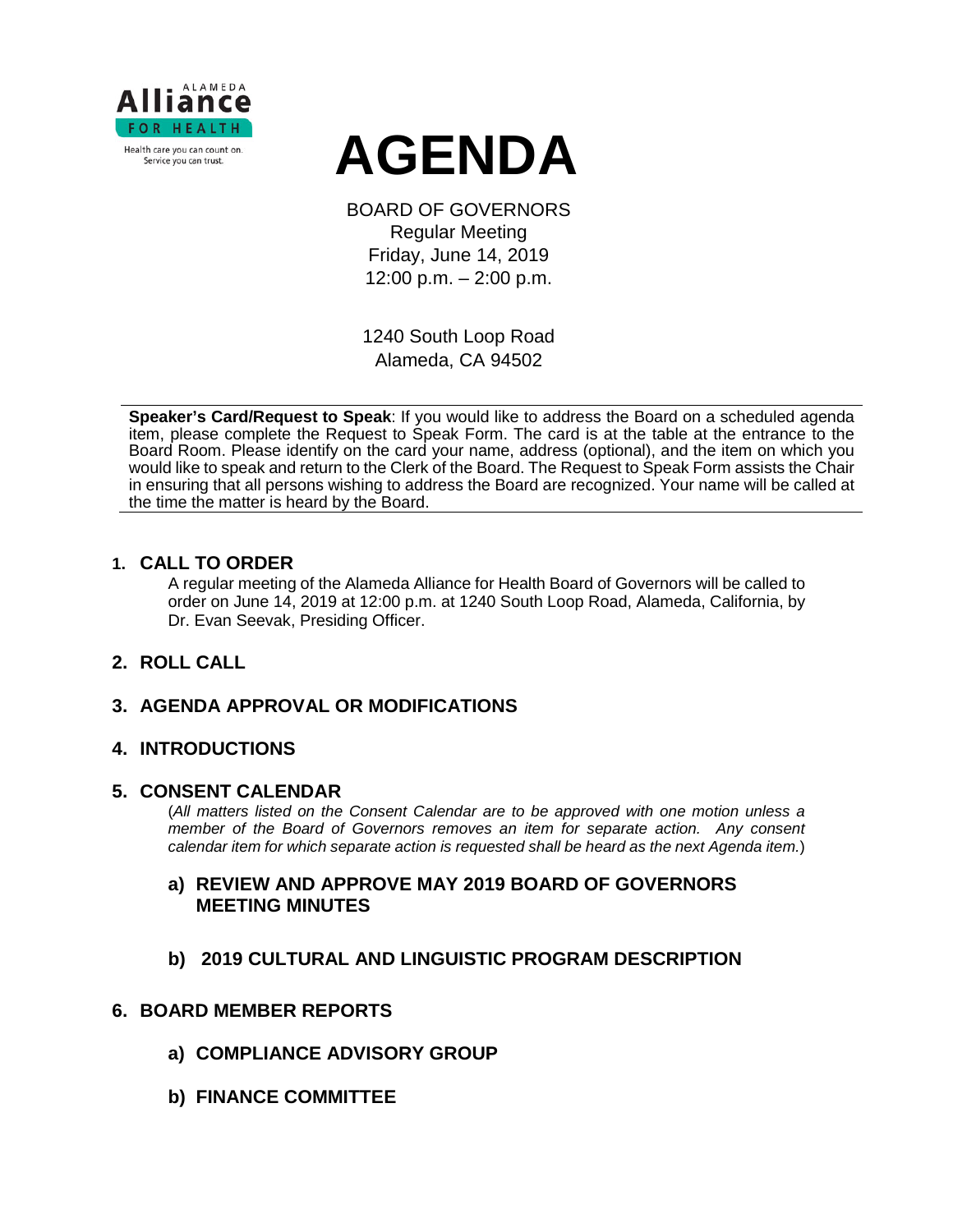#### **7. BOARD BUSINESS**

- **a) REVIEW AND APPROVE APRIL 2019 MONTHLY FINANCIAL STATEMENTS**
- **b) PRELIMINARY BUDGET REVIEW FISCAL YEAR 2019/2020**
- **c) QUALITY IMPROVEMENT FEE: INTENT TO SURRENDER QIF PLAN LICENSE**

#### **8. STANDING COMMITTEE UPDATES**

- **a) PEER REVIEW AND CREDENTIALING COMMITTEE**
- **b) HEALTH CARE QUALITY COMMITTEE**

#### **9. CEO UPDATE**

## **10.STAFF ADVISORIES ON BOARD BUSINESS FOR FUTURE MEETINGS**

#### **11. PUBLIC COMMENTS (NON-AGENDA ITEMS)**

### **12.ADJOURNMENT**

## **NOTICE TO THE PUBLIC**

The foregoing does not constitute the final agenda. The final agenda will be posted no later than 24 hours prior to the meeting date.

The agenda may also be accessed through the Alameda Alliance For Health's Web page at [www.alamedaalliance.org](http://www.alamedaalliance.org/)

#### **NOTICE TO THE PUBLIC**

**At 1:45 p.m.,** the Board of Governors will determine which of the remaining agenda items can be considered and acted upon prior to 2:00 p.m., and will continue all other items on which additional time is required until a future Board meeting. All meetings are scheduled to terminate at 2:00 p.m.

The Board meets regularly on the second Friday of each month in the Alameda Alliance for Health Offices located 1240 S. Loop Road, Alameda, California. Meetings begin at 12:00 noon, unless otherwise noted. Meeting agendas and approved minutes are kept current on the Alameda Alliance for Health's website at [www.alamedaalliance.org.](http://www.alamedaalliance.org/)

An agenda is provided for each Board of Governors meeting, which list the items submitted for consideration. Prior to the listed agenda items, the Board may hold a study session to receive information or meet with another committee. A study session is open to the public; however, no public testimony is taken and no decisions are made. Following a study session, the regular meeting will begin at 12:00 noon. At this time, the Board allows oral communications from the public to address